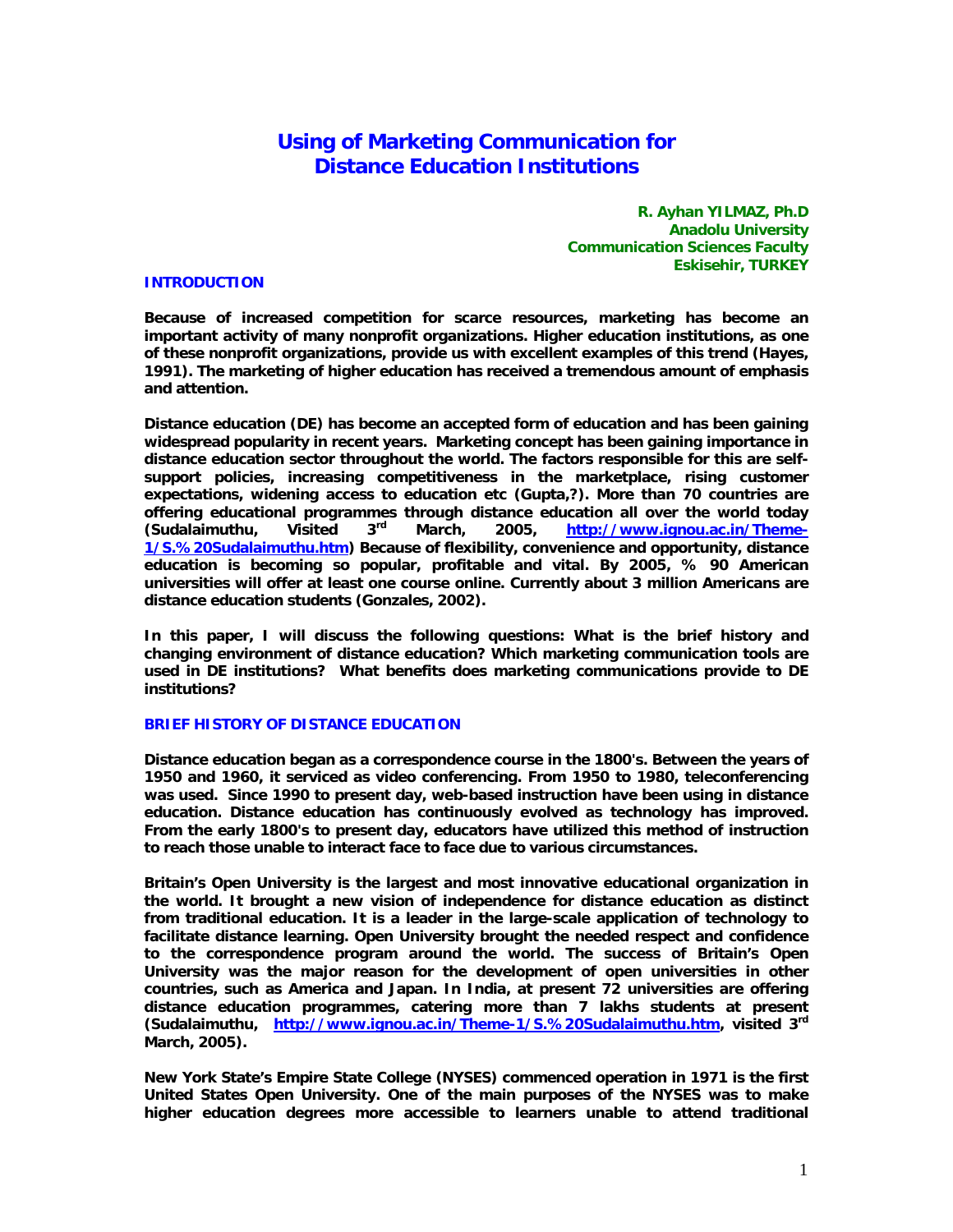**programs, campus-based courses. The program in NYSES modified the concept of academic credits and provided a greater flexibility regarding degree requirements and time limitations than was characteristic of tradition-based degree programs (Nasseh, 1997).** 

**Within the university setting, some institutions offer only distance education, while others provide both distance and conventional education. Those that offer only distance learning is referred to as "open universities," and most are modeled after the United Kingdom's Open University. Mega-universities are large open universities, each of which enrolls more than 100,000 students per year; combined enrollment is some 2.8 million.** 

**According to Daniel (1997), there are 11 mega-universities in the world today and their enrolment figures clearly show they have provided increased access to higher education.** 

| <b>Country</b>          | Name of                  | <b>Established</b> | <b>Students</b> | <b>Graduates</b> |
|-------------------------|--------------------------|--------------------|-----------------|------------------|
|                         | institution              |                    | in degree       | per year         |
|                         |                          |                    | programs 1      |                  |
| <b>China</b>            | <b>China TV</b>          | 1979               | 530,000         | 101,000          |
|                         | <b>University System</b> |                    |                 |                  |
| <b>France</b>           | <b>Centre national</b>   | 1939               | 184,614         | 28,000           |
|                         | d'enseignement à         |                    |                 |                  |
|                         | distance                 |                    |                 |                  |
| <b>India</b>            | <b>Indira Gandhi</b>     | 1985               | 242,000         | 9,250            |
|                         | <b>National Open</b>     |                    |                 |                  |
|                         | <b>University</b>        |                    |                 |                  |
| <b>Indonesia</b>        | <b>Universitas</b>       | 1984               | 353,000         | 28,000           |
|                         | <b>Terbuka</b>           |                    |                 |                  |
| <b>Iran</b>             | Payame Noor              | 1987               | 117,000         | 7,563            |
|                         | <b>University</b>        |                    |                 |                  |
| <b>Korea</b>            | <b>Korea National</b>    | 1982               | 210,578         | 11,000           |
|                         | <b>Open University</b>   |                    |                 |                  |
| <b>South Africa</b>     | <b>University of</b>     | 1873               | 130,000         | 10,000           |
|                         | <b>South Africa</b>      |                    |                 |                  |
| <b>Spain</b>            | Universidad              | 1972               | 110,000         | 2,753            |
|                         | Nacional de              |                    |                 |                  |
|                         | Educación a              |                    |                 |                  |
|                         | <b>Distancia</b>         |                    |                 |                  |
| <b>Thailand</b>         | <b>Sukhothai</b>         | 1978               | 216,800         | 12,583           |
|                         | <b>Thammathirat</b>      |                    |                 |                  |
|                         | <b>Open University</b>   |                    |                 |                  |
| <b>Turkey</b>           | Anadolu                  | 1982               | 577,804         | 26,321           |
|                         | <b>University</b>        |                    |                 |                  |
| <b>United Kingdom</b>   | <b>Open University</b>   | 1969               | 157,450         | 18,359           |
| <sup>1</sup> Enrollment |                          |                    |                 |                  |
| figures vary by         |                          |                    |                 |                  |
| year between            |                          |                    |                 |                  |
| 1994 and 1996.          |                          |                    |                 |                  |

**Table: 1 Mega-Universities of the World.** 

Here is another list of all the mega-universities in the world. (Visited 3<sup>rd</sup>, March, 2005, **http://www.absoluteastronomy.com/encyclopedia/m/me/mega\_university.htm)** 

- **Allama Iqbal University, Pakistan**
- **Anadolu University, Turkey,**
- **Athabasca University, Athabacsa, Canada**
- **Bangladesh Open University, Bangladesh**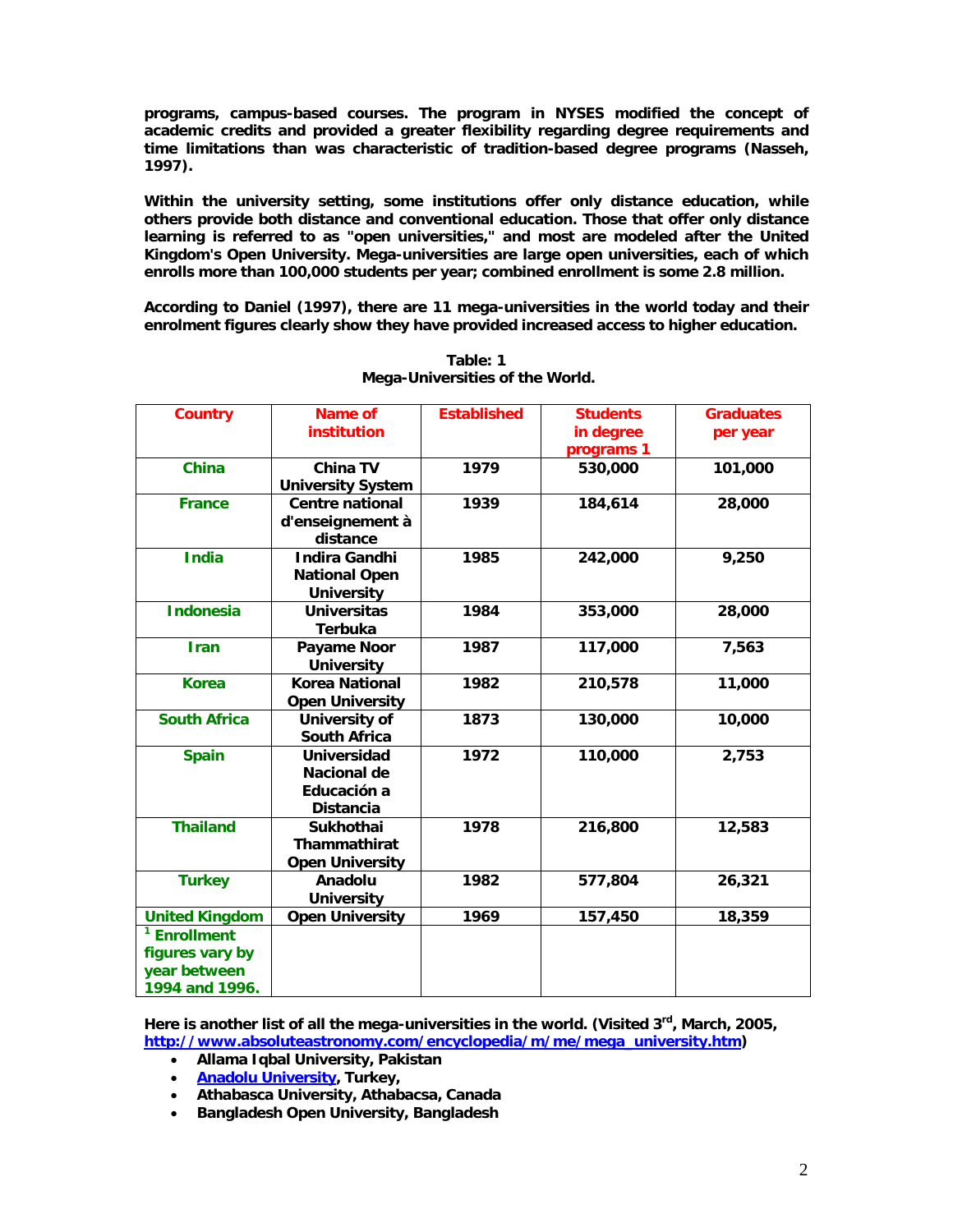- **China Central Radio and TV University,**
- **City College of San Francisco, United States**
- **Fern University, (FernUniversität), Germany,**
- **Indira Gandhi National Open University, India**
- **Indonesian Open Learning University (Universitas Terbuka), Indonesia**
- **Instituto Tecnologico y de Estudios Superiores de Monterrey, Mexico**
- **Korea National Open University, South Korea**
- **National Distance Learning Center (Centre National d'Enseignement à Distance CNED), France**
- **National Distance Learning University (Universidad Nacional de Educación a Distancia – UNED, Spain**
- **Open University, United Kingdom**
- **Payame Noor University, Iran**
- **Sukhothai Thammathirat Open University, Thailand**
- **Universidad Nacional Autonoma de Mexico, Mexico**
- **University of Maryland University College, United States**
- **University of Phoenix, United States**
- **University of South Africa, South Africa.**

## **CHANGING ENVIRONMENT OF DISTANCE EDUCATION**

**In the last 20 years, with the advancement in technology, independent study has become more accessible for distance education students. Modern communication technologies can easily link educational institutions to homes, work-sites, and community centers, and made adult education and lifelong learning matters of national policy (Nasseh, 1997) Distance education is used in a variety of settings and for a broad range of purposes. Universities use it to increase the number of students who have access to higher education; companies use it to upgrade their workers' skills and keep them abreast of rapidly advancing technologies; individuals use it for their own professional development and to enhance their career opportunities; governments use it to provide on-the-job training to teachers or other workers, to enhance the quality of traditional primary and secondary schooling, and to deliver instruction to remote rural areas that might not otherwise be served (Potashnik& Capper, 1998)** 

**However, accompanying the growth in Internet usage today's distance education focus has dramatically shifted toward network-based technologies (in general) and Internetbased delivery (more specifically). Today, the Internet is being used more than other continuing education delivery strategies, such as Interactive Television (ITV), correspondence, and live-remote location combinations. Not only is online learning more common now, but also it increases 40% annually. One reason for the growth is the fact that digital media are transferable, storable, and widely accessible (Howel, Williams, Lindsay, 2000).** 

**According to Howel, Williams, Lindsay, (2000), 32 trends affect distance education. These trends are divided by 6 categories. These are student / enrollment trends, faculty trends, academic trends, technology trends, economic trends, distance learning trends. When we look at distance learning trends, we can see that more courses, degrees, and universities are becoming available through distance-education programs, the internet is becoming dominant among other distance-education media, the distinction between distance and local education is disappearing, the need for effective course-management systems and web services is growing, there is an increasing need for learning and teaching strategies that exploit the capabilities of technology. All of these changes cause for competition among distance education institutions. New computer and telecommunications technologies offer the possibility of global access to education. In theory, these new technologies should allow potential learners to access any course they want, at any time, from anywhere in the world.**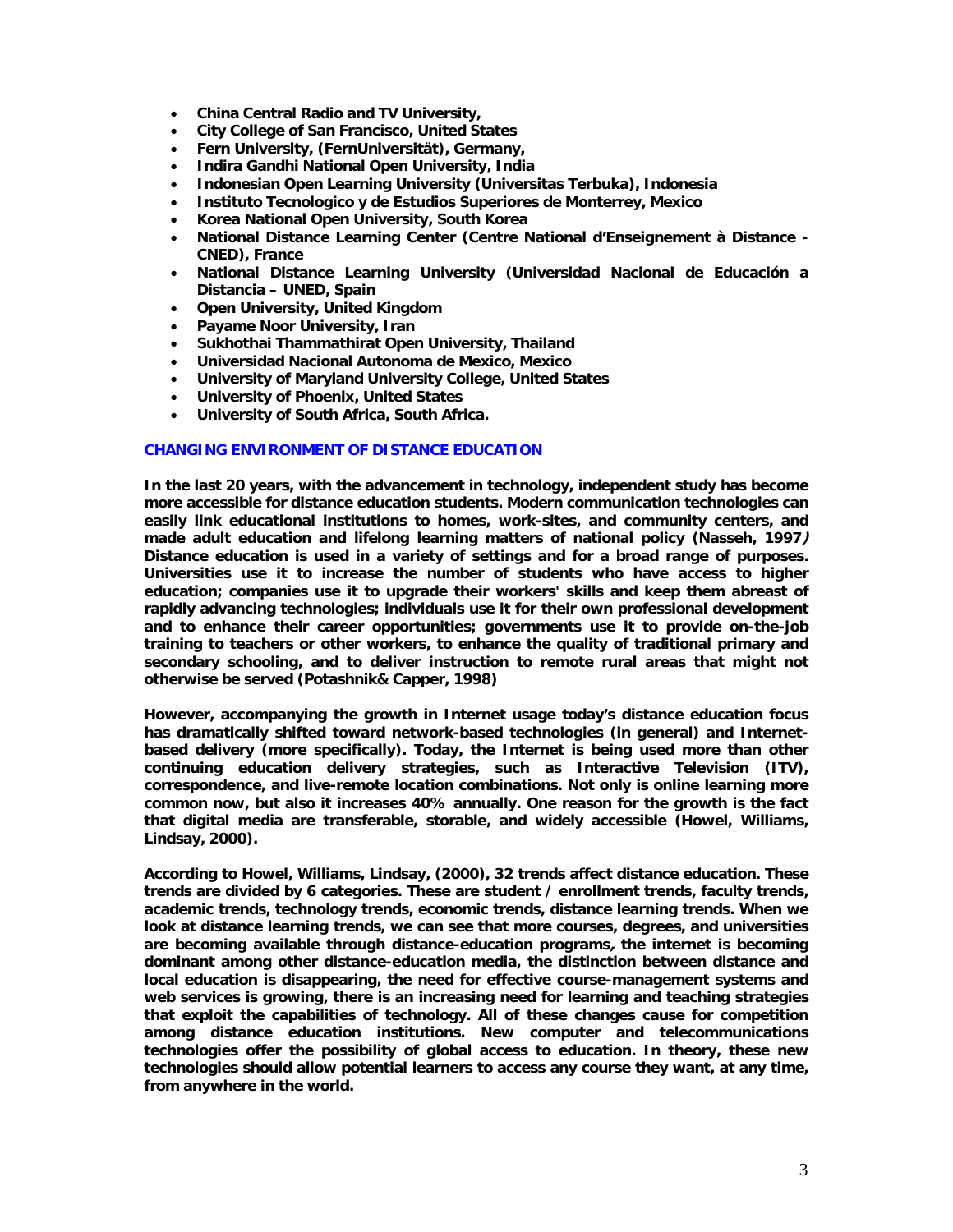**Perhaps most important of all, through widening choice, the new interactive technologies could empower individual learners on a global basis by making education more focused on their needs rather than those of the local providers of education (Bates and Gpe, 1997).**

## **MARKETING OF DISTANCE EDUCATION**

**American Marketing Association states that marketing is the process of planning and executing the conception, pricing, promotion and distribution of ideas, goods and services to create exchanges that satisfy individual and organizational objectives (Berkowitz, Kerin, Hartley and Rudelius, 1997). To serve both buyers and sellers, marketing seeks to discover the needs and wants of prospective customers and to satisfy them. Marketing is design to produce four principal benefits:** 

- **1. Greater success is fulfilling the institution's missions.**
- **2. Improved satisfaction of the institution's public.**
- **3. Improved attraction of marketing resources**
- **4. Improved efficiency in marketing activities**

**Marketing provides tools for comparing what the institution is actually doing with its stated mission and goals. Marketing helps identify problems and plan response that will help the institution fulfill its mission. Marketing, in stressing the importance of measuring and satisfying consumer needs, tends to produce an improved level of client services and satisfaction. It provides a disciplined approach to improving the attraction of the students, employees, volunteers, donations, and grants' needed resources. Marketing emphasizes the rational management and coordination of program development, pricing, communications, and distribution (Kotler& Fox, 1985).** 

**In recent years marketing concept has been gaining importance in all sectors of service throughout the world. The responsible factors for this are self-support policies, increasing competitiveness in the marketplace, rising customer expectations, widening access to information etc. In order to survive in such an environment DE institutions need to evaluate their activities with the external environment, get in touch with the users' need, and integrate this analysis into every day working of the DE organization - in short to adopt the marketing concept (Gupta, visited 1st February, 2005,**

**http://www.ignou.ac.in/Theme-1/Dinesh%20K.%20Gupta.htm ).**

**Educational institutions face marketing problems. Many face changing student needs and societal expectations, increasing competitions for scarce client and funding resources, and un limited financial pressures. One result is that educators are often forced to take a hard look at marketing to see what this discipline might offer to keep their institutions viable and relevant. At the same time, many educators are approaching marketing with caution. Although educational administrators have readily adopted such business functions as finance, accounting, planning, and public relations, they have been more skeptical about marketing.** 

**Marketing has the image of being primarily a function for profit making enterprises. Educational administrators worry that marketing is manipulative and expensive, and that their boards will fell uncomfortable. Some administrators approach marketing with a "show-me" attitude. The burden of proof of the relevance of marketing falls to be marketer (Kotler & Fox, 1985).** 

**Gupta is argued in his paper that anyone involved in marketing, particularly in marketing of distance education must understand that it is an organization- wide philosophy, which does not work unless everyone believes in it. Internal marketing is equally important and DE staff should have some marketing skills (Gupta, visited 1st February, 2005, http://www.ignou.ac.in/Theme-1/Dinesh%20K.%20Gupta.htm ).**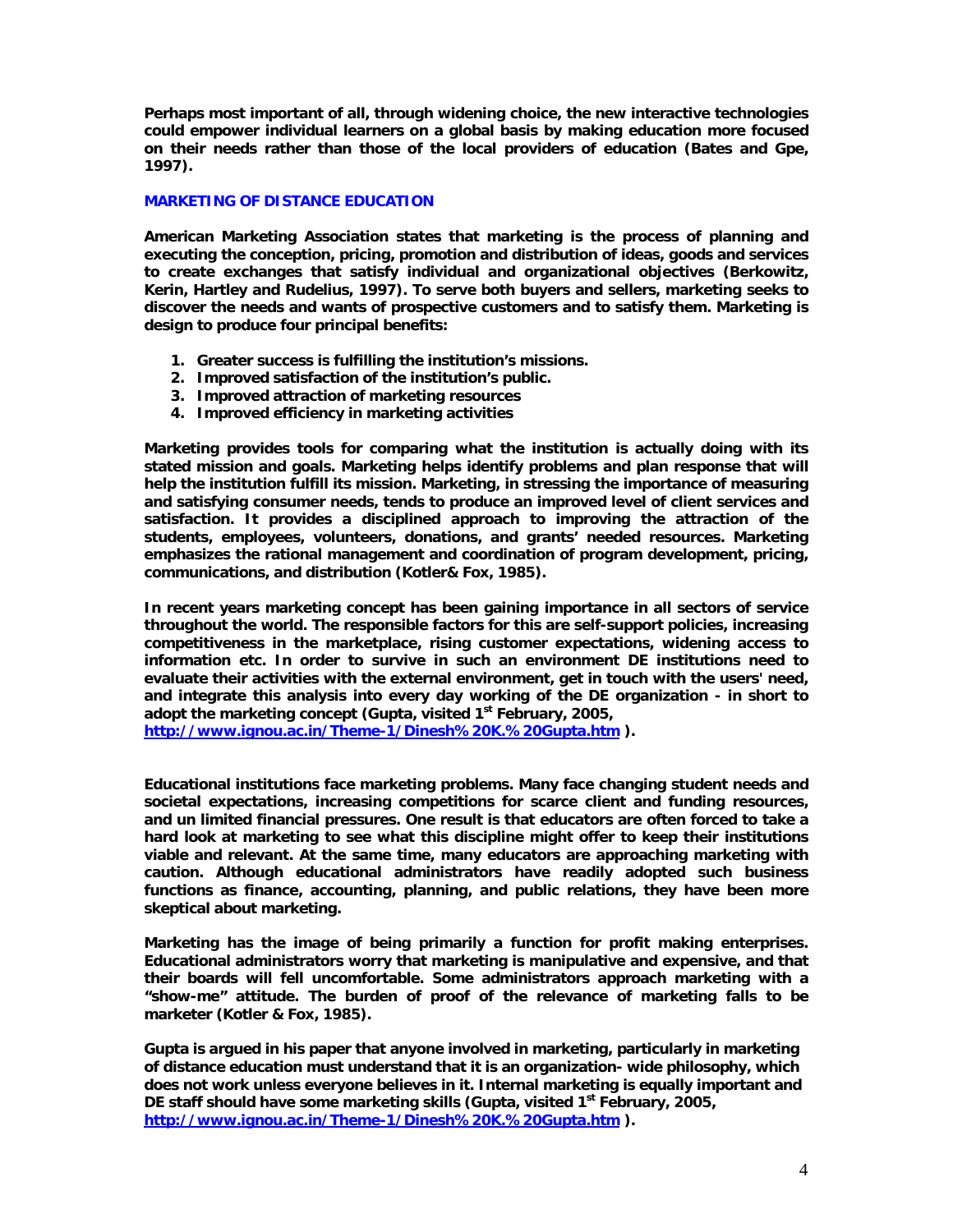**Someone in the organization must take action and develop a complete marketing program to reach consumers by using a combination of four tools called the 4P's (Berkovits, Kerin, Hartley and Rudelius, 1997). Four P's consist of product, price, promotion and place.** 

## **Product**

**Product is a good, service or idea is the consumer's needs for satisfying. Physical product can be described in terms of its physical characteristics and is what most people actually think of as the product (Pardey, 1991). Some author argued that education is a product. For example; Kaye suggests looking at distance education as a product instead of a tool for distributing education. He says that in order to most efficiently use our resources, the needs of the student/consumer should be assessed. By doing so, we can learn from the students and then apply that knowledge to attract future students while meeting the needs and improving upon the services offered to the current students (Butcher, http://www.salzburgseminar.org/ASC/csacl/progs/disted/dedemo/review.htm visited 15th February, 2005)**

**In this paper, author uses the concept of product as DE institution itself. It's a different name, logo, color and physical attributes. We can say that DE institution is a brand and a brand is a way of differentiating one product from another; the greater the perceived similarity of products, the more important the brand in establishing the differences. Some schools will clearly feel that they are different from others, or that the market perceives differences, which makes it less important for them to establish their corporate identity (Pardey, 1991).** 

#### **Price**

**What is exchanged for the product? It contains more than a value that someone will pay for it. The mean of price changes according to the different situations. DE Institutions have also pricing policy. All of DE institutions hope to increase their application and enrollment rates. Pricing policy may be one of the reasons that students are willing to choose any institution.** 

#### **Place**

**Place is a means of getting the product into the consumer's hands. The personality of the place sends messages to the target audience.** 

#### **Promotion**

**Promotion is a means of communication between the seller and buyer. It contains advertising, public relations, personal selling, publicity, and sales promotions.** 

**All of them are consisting of institutions' marketing communication tools. Marketing communication is a communications with target audiences on all matters that affect marketing and business performance. It involves the management of the marketing communication mix (Picton & Broderic, 2001). Marketing communication is a continuous dialogue between an institution/brand and consumers. Because of the rapid rising amount of DE Institutions, they have to put their institution's differences among others. Why do the students choose that DE institutions among competitor? What's their mission? Are those institutions know and satisfy their publics (employee, students, donors, faculties etc.)** 

**Table 2 shows that how DE institutions use marketing communication to talk to their target audiences.**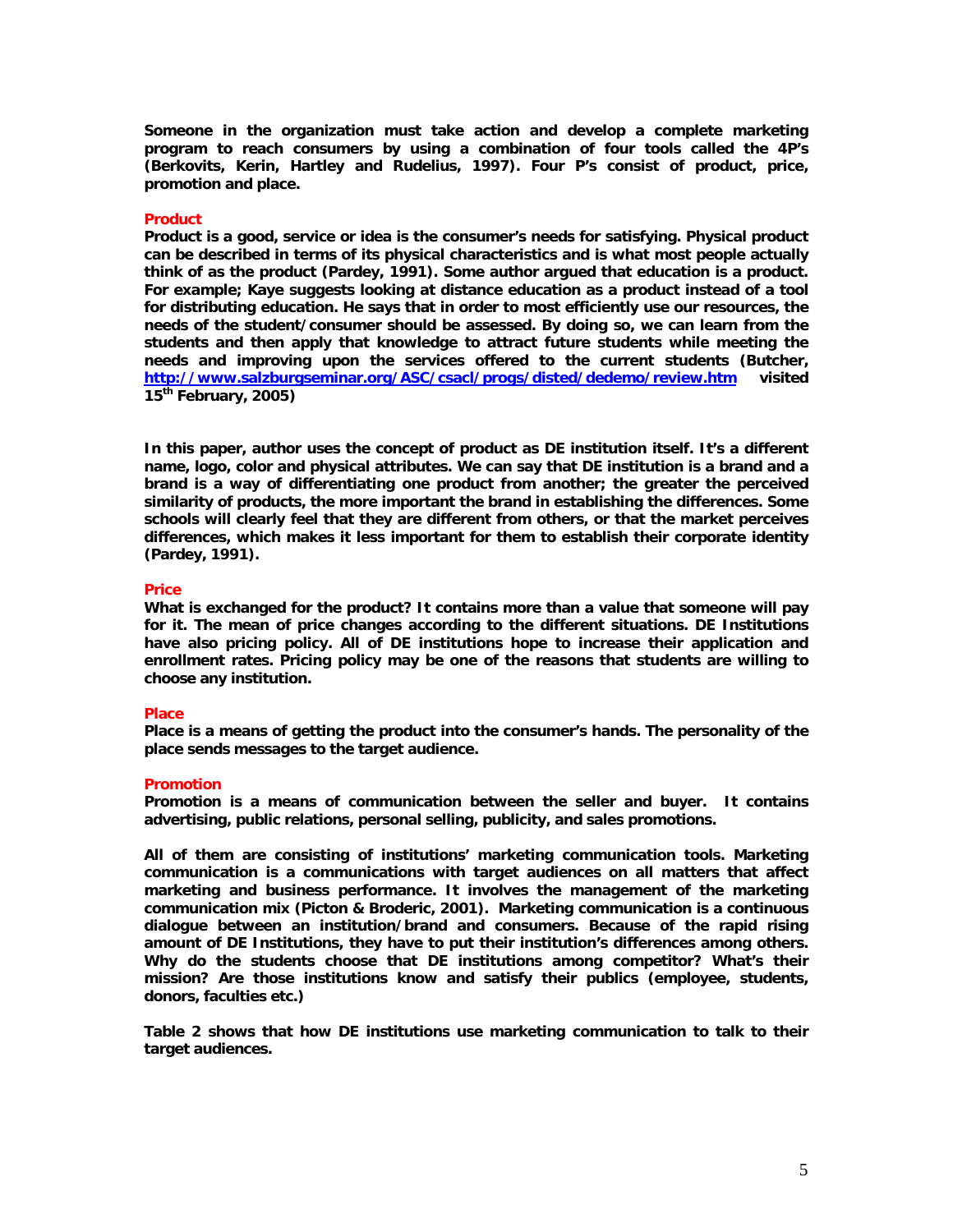| Table $2:$                                                               |
|--------------------------------------------------------------------------|
| Target Audiences and Marketing Communication Tools of Distance Education |

|                     | <b>Communication Channels</b>  | <b>Target audiences</b>  |
|---------------------|--------------------------------|--------------------------|
|                     | Advertising                    | <b>Students</b>          |
| <b>Distance</b>     | <b>Public relations</b>        | students' families       |
| <b>Education</b>    | Sponsorship                    | employee                 |
| <b>Institations</b> | <b>Promotions</b>              | faculties/academic staff |
|                     | Word-of-mouth                  | donors                   |
|                     | <b>Corporate communication</b> | government               |
|                     |                                | supplier                 |

**DE institutions must start with the idea of what its corporate brand. The corporate brand comprise three discrete but overlapping concepts: personality, identity and image. Corporate personality is a term used in similar way to a person's personality. It's essentially, who the organization is?. This question replied by Borca, with some descriptions as hardness, sincerity, expertise, excitement and sophistication (Borca, 2002). Corporate identity the means by which corporate personality is projected, transmitted or communicated. It's the basis on which the organization is known and understood (whether or not this is deliberate and planned, intentional or unintentional, managed well or badly). Corporate image is the impression created by the corporate identity. It's the perceptions held of the organization by its audiences. Corporate image is what is felt and thought about and organization (Picton &Brodenic, 2001).** 

**DE institutes must constitute their personality. It's may be an expert, sincere, modern or sophistic. Their identities consist of social, ethical, ideological, economical and quality behavior of the institutions. The messages of the DE institution are sent by incorporate or out of the corporate. The decision that an institution must decide is which communication channel are used in transmitting the DE institutions' message. They are able to use advertising, public relations, sponsorships, word-of-mouth and promotions to publics.** 

# **CONCLUSION**

**Distance education has continuously evolved as technology has improved. From the early 1800's to present day, educators have utilized this method of instruction to reach those unable to interact face to face due to various circumstances. Today, more than eleven universities are utilizing from DE in throughout of the world.** 

**The marketing concept has been gaining importance in distance education. Marketing provides tools for comparing what the institution is actually doing with its stated mission and goals. Student needs, societal expectations are changing and competitions are increasing. Competitiveness in the marketplace forces DE institutions putting their uniqueness. This uniqueness will be constituted by corporate personality, identity and image. And than, DE institutions communicate their messages to the related groups (students, workers, employee, students' families etc.) using with marketing communication tools which we named advertising, public relations, sponsorships, wordof-mouth and promotions.** 

# **BIODATA AND CONTACT ADDRESESS OF AUTHOR**

**R. Ayhan Yılmaz, Ph.D Anadolu University Faculty of Communication Sciences Advertising& Public Relations Department 26470, Eskişehir, TURKEY Phone: +90 222 335 0581/2521 E-mail: rayilmaz@anadolu.edu.tr**